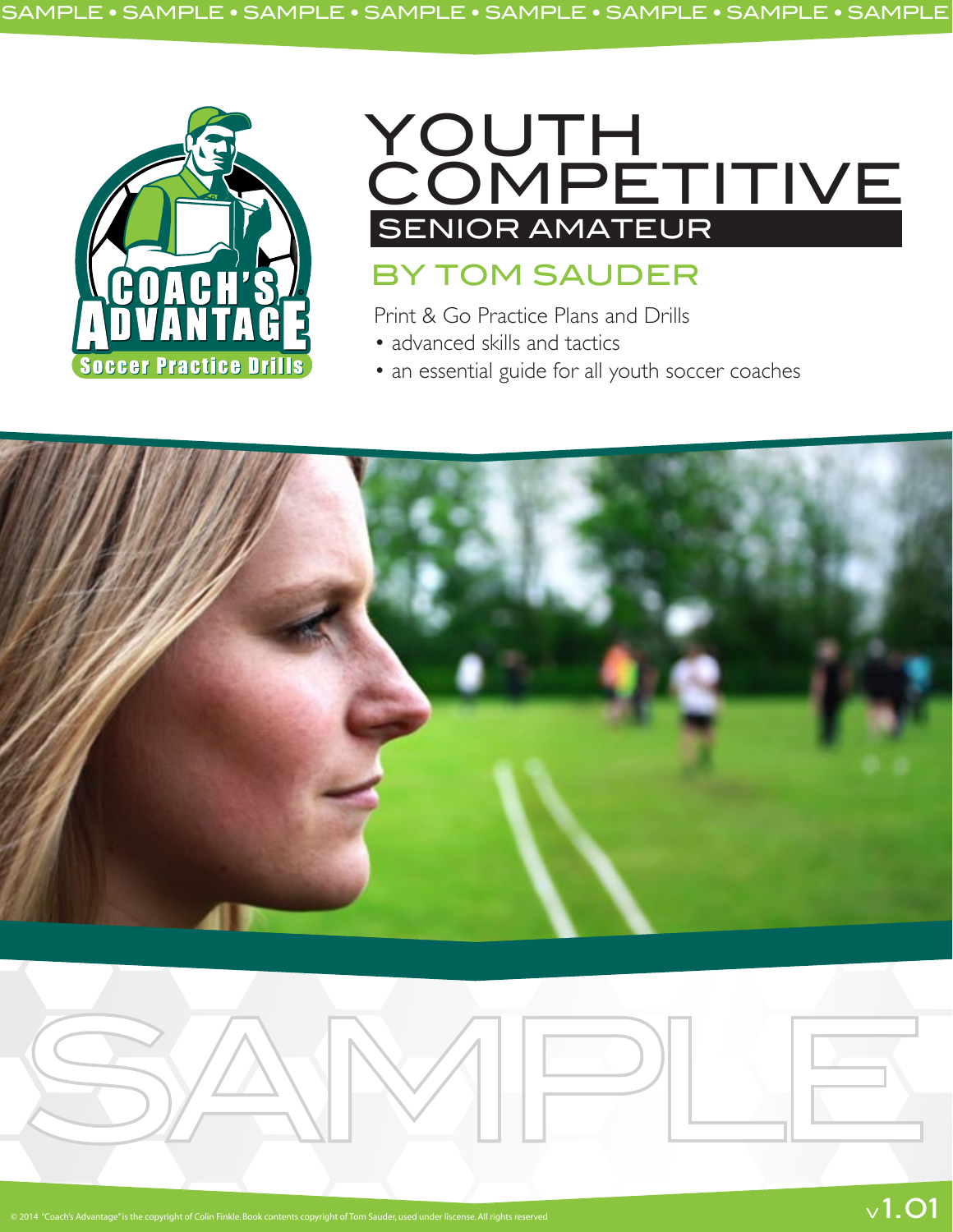#### TABLE OF CONTENTS

|   | Acknowledgement                       | 4<br>5         |  |  |
|---|---------------------------------------|----------------|--|--|
|   | Introduction                          |                |  |  |
|   | <b>Our Philosophy</b>                 | 6              |  |  |
|   | <b>Usage Recommendations</b>          | $\overline{7}$ |  |  |
|   | <b>Practices Summary Matrix</b>       | 8              |  |  |
|   | <b>Season Practice Sequences</b>      | 9              |  |  |
|   | <b>Print &amp; Go Practices</b>       | <u> 10</u>     |  |  |
|   | # 1 Fast Break Attack #1              | 11             |  |  |
|   | # 2 Flank Attack, Scoring             | 12             |  |  |
|   | # 3 Defending                         | 13             |  |  |
|   | #4 Passing, Anticipation, Transition  | 14             |  |  |
|   | # 5 Scoring, Transition Play          | 15             |  |  |
| ٠ | # 6 Ball Control, Flank Attack        | 16             |  |  |
|   | #7 Scoring Goals, Flank Attack        | 17             |  |  |
|   | # 8 Crossing Balls, Scoring           | 18             |  |  |
|   | #9 Defending                          | 19             |  |  |
|   | #10 Scoring, Flank Attack #2          | 20             |  |  |
|   | <u>Warm Ups</u>                       | <u>21</u>      |  |  |
|   | #1 Passing, Headers, 1v1              | <u>22</u>      |  |  |
|   | # 2 Dribbling, 1v1                    | 23             |  |  |
|   | # 3 Dribbling, agility                | 24             |  |  |
|   | #4 Anticipation, Passing              | 25             |  |  |
| ٠ | #5 Dribbling & Shooting               | 26             |  |  |
| ٠ | #6 Dribbling, Crossing                | 27             |  |  |
| ۰ | #7 Passing                            | 28             |  |  |
| ٠ | # 8 Agility, Ball Control, Fun        | 29             |  |  |
|   | # 9 Circuit                           | 30             |  |  |
|   | #10 Circuit with Passing and Control  | 31             |  |  |
|   | <b>Technical Skills</b>               | <u>32</u>      |  |  |
|   | # 1 3v2 with shot on goal             | 33             |  |  |
|   | # 2 2v2 give and go with shot on goal | 34             |  |  |
|   | # 3 1v1, shot on goal                 | 35             |  |  |
|   | #4 Transition Play                    | 36             |  |  |
|   | # 5 1 <sup>v</sup> 1                  | 37             |  |  |
|   | # 6 4v4 Flank Attack                  | 38             |  |  |
|   | # 7 4y4 in small area                 | 39             |  |  |
|   | # 8 Two touch shooting                | 40             |  |  |
| ٠ |                                       | 41             |  |  |
|   | # 9 1v2 Defending                     | 42             |  |  |
|   | #10 Crossing and 2v1                  |                |  |  |



This is a sample book.

At Coach's Advantage, we know out products speak for themselves.

So we have given you the tools to run one full practice.

This sample includes:

- 1 Practice
- 1 Warm Up
- 1 Technical Skill
- 1 Fitness Drill
- 1 Tactical Drill
- 1 Scrimmage
-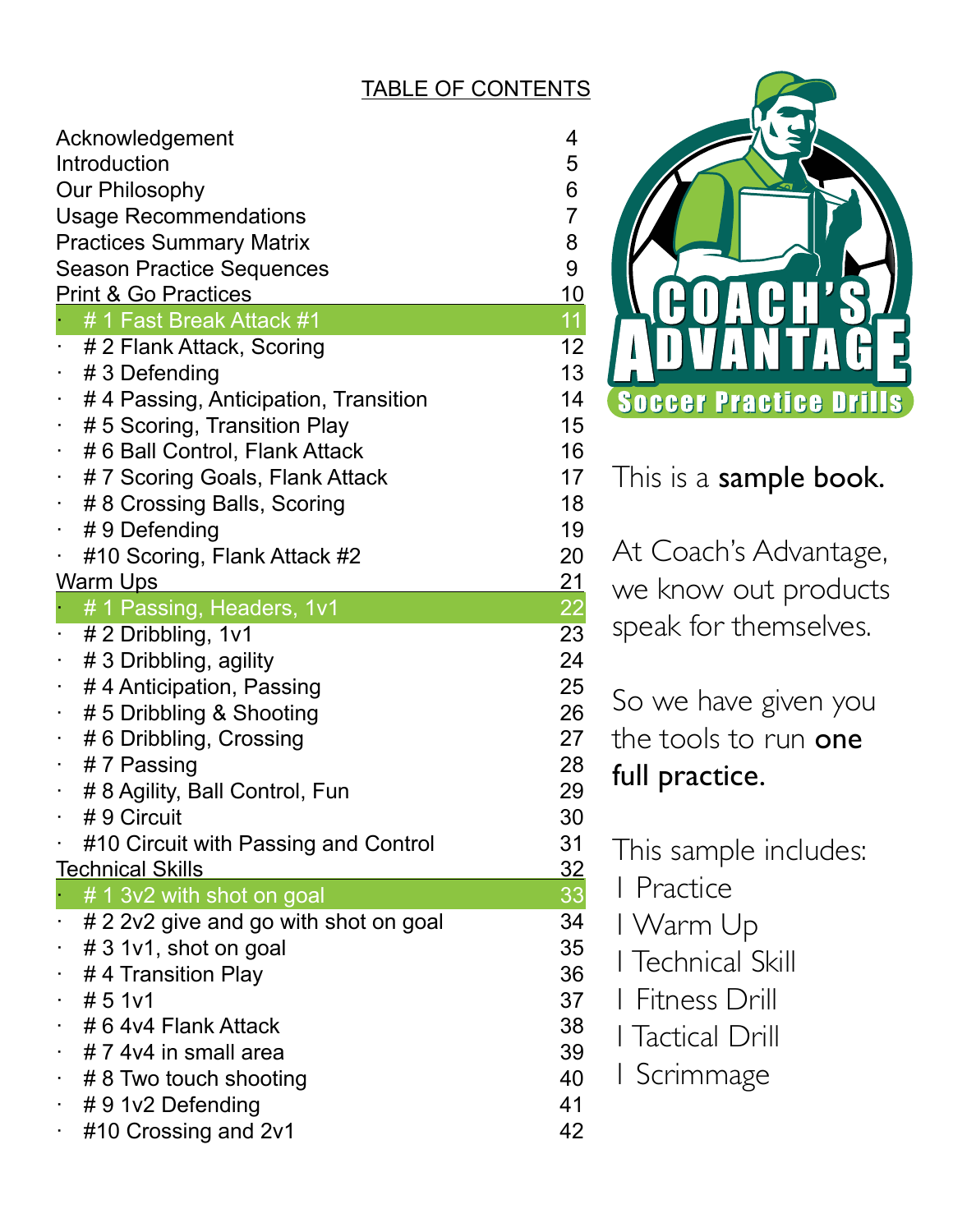### TABLE OF CONTENTS

|                                | <b>Fitness Drills</b>  |                                      |          |  |
|--------------------------------|------------------------|--------------------------------------|----------|--|
|                                |                        | #1 Pass and Sprint                   | 44       |  |
|                                | #26v3                  |                                      | 45       |  |
|                                |                        | # 3 Agility/Sprint                   | 46       |  |
| $\blacksquare$                 |                        | #4 Receive-Pass-Turn                 | 47       |  |
| ٦                              |                        | #5 Reaction Sprint and 1v1           | 48       |  |
| $\blacksquare$                 |                        | # 6 3v1 with crossing                | 49       |  |
| $\blacksquare$                 |                        | #7 Sprint and Score                  | 50       |  |
|                                |                        | # 8 Dribble and Cross                | 51       |  |
| $\blacksquare$                 |                        | #9 Sprint and 1v1                    | 52       |  |
|                                |                        | #10 4v4 in penalty box with crossing | 53       |  |
|                                | <b>Tactical Drills</b> |                                      | 54       |  |
|                                |                        | # 1 3v3 with Target Player           | 55       |  |
|                                |                        | # 2 7 v 7 into four corners          | 56       |  |
|                                |                        | # 3 4 + 2 v 2 + 4                    | 57       |  |
| ٢                              |                        | #4 6v4 Pressing and Counterattack    | 58       |  |
| $\blacksquare$                 |                        | # 5 Transition Play                  | 59       |  |
| ٠                              |                        | # 6 6 v6 Flank Attack                | 60       |  |
| f                              |                        | # 7 4v4+N Crossing                   | 61<br>62 |  |
| × 1                            | #8 Crossing            |                                      |          |  |
|                                | #94v3+GK               |                                      |          |  |
|                                |                        | #10 4v4 with 3 Groups                | 64       |  |
| <u>65</u><br><b>Scrimmages</b> |                        |                                      |          |  |
|                                | $\#$ 1                 | $6v6 \frac{1}{2}$ Field              | 66       |  |
|                                | #2                     | <b>Flank Attack</b>                  | 67       |  |
|                                | #3                     | 1v1 Defending in 7v7                 | 68       |  |
|                                | #4                     | 7v7 with GK Transition Play          | 69       |  |
|                                | # 5                    | <b>Transition Play</b>               | 70       |  |
|                                | #6                     | 4v4 plus 3v2                         | 71       |  |
|                                | #7                     | <b>7v7 Flank Attack</b>              | 72       |  |
|                                | # 8                    | 7v7 with Crossing                    | 73       |  |
|                                | # 9                    | 8v8                                  | 74       |  |
|                                | #10                    | 5v4                                  | 75       |  |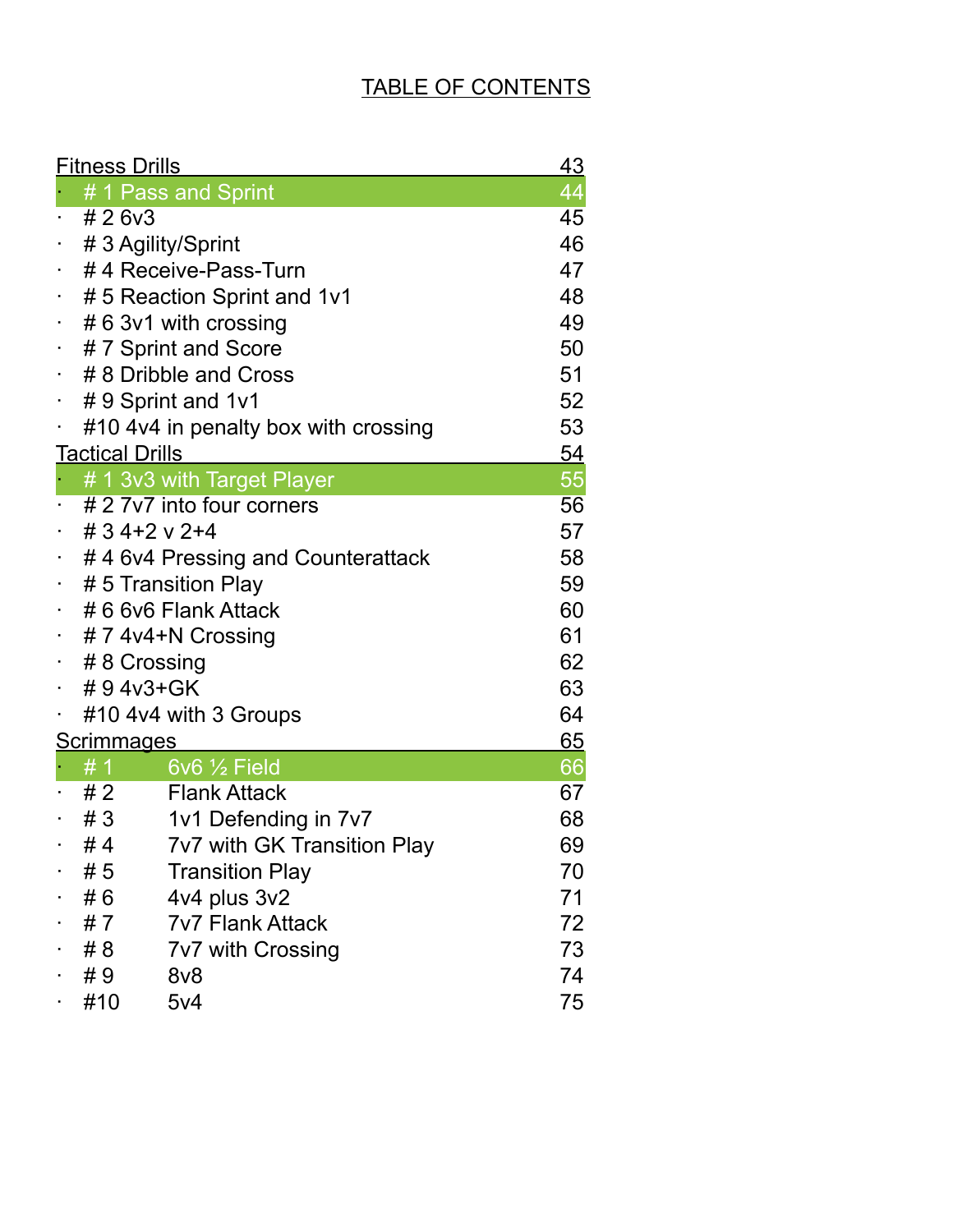

## COMPETITIVE SOCCER PRACTICE # 1



through small goals.

10 min. games rotate players.

Players should be busy at all times. If drills keep players inactive, break team into smaller groups and run parallel drills Copyright 2002 - 2010 by Sauder Consulting Inc. www.soccerpracticebooks.com

A  $_D$   $\frac{D}{D}$ 

A

attacking half.

 $\exists$ 

1 point for goal, 2 pts for goal after give & go with target player.

**YOUTH COMPETITIVE PRACTICE PLANS & DRILLS** Print and Go Practices ----- Page - 11 -

 $-30 \text{ m}$ .

O O To

X

GK

D D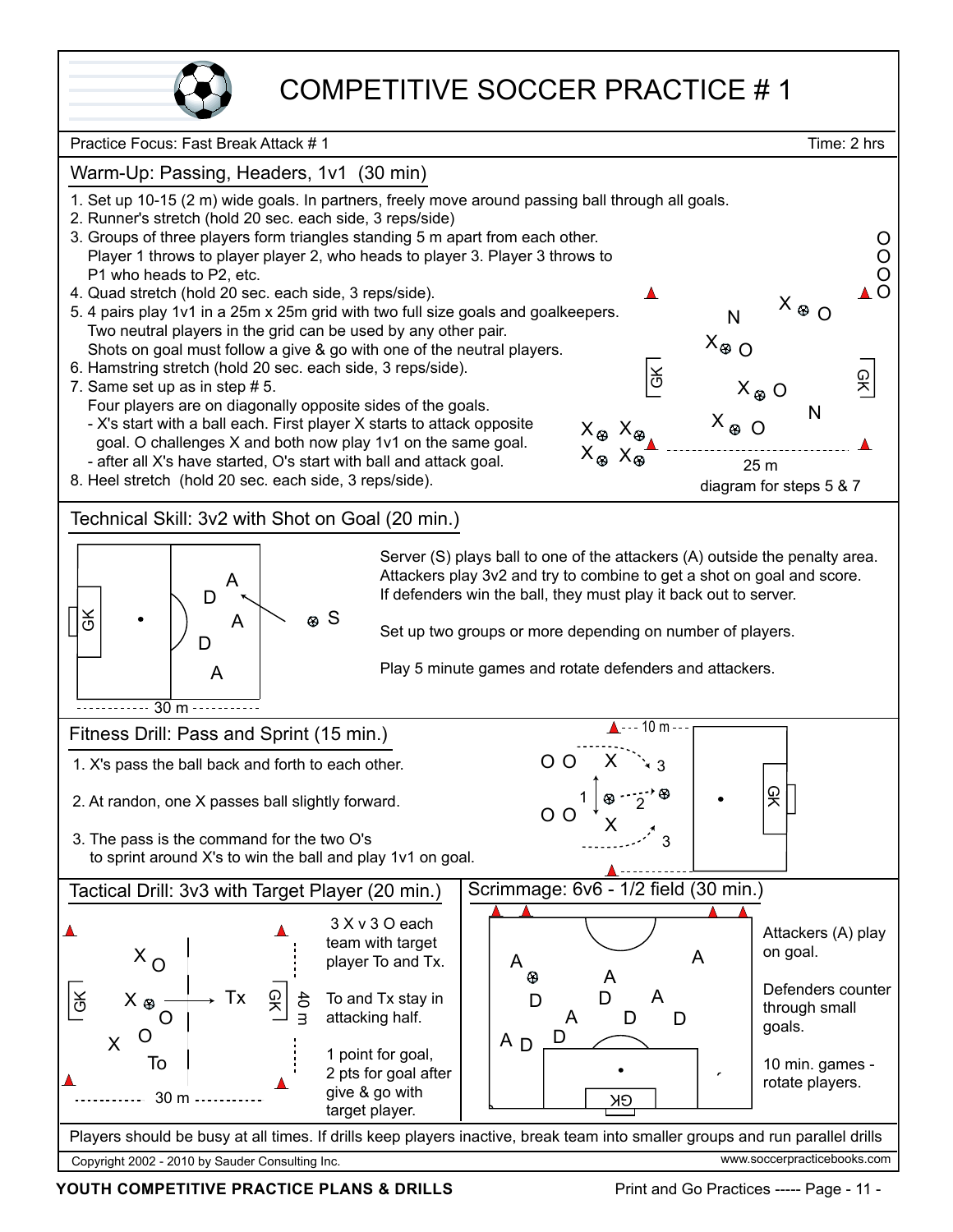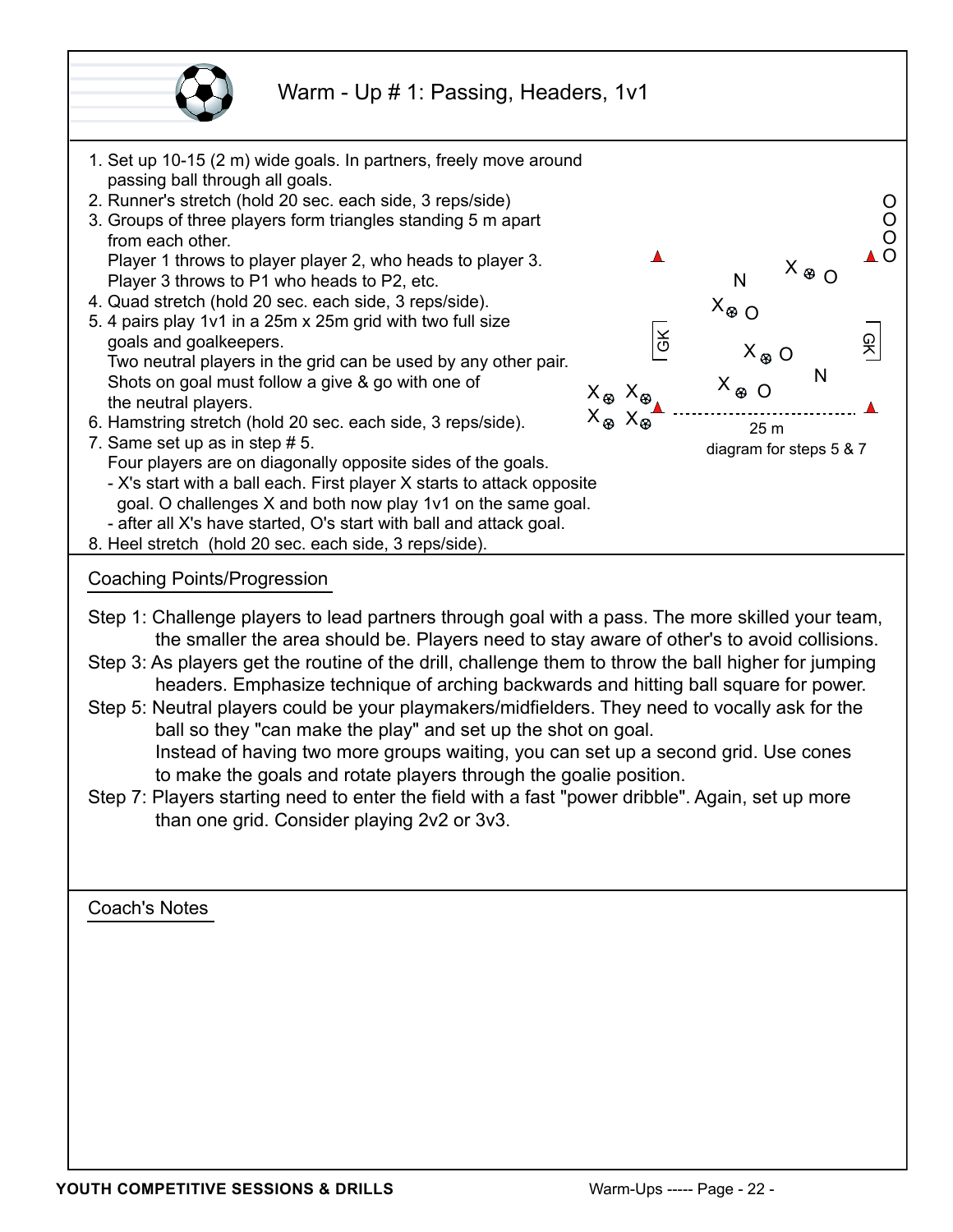

#### Technical Skill # 1: 3v2 with Shot on Goal



----------- 30 m -----------

Server (S) plays ball to one of the attackers (A) outside the penalty area.

Attackers play 3v2 and try to combine to get a shot on goal and score. If defenders win the ball, they must play it back out to server.

Set up two groups or more depending on number of players.

Play 5 minute games and rotate defenders and attackers.

Coaching Points/Progression

Attackers must move into spaces to get open to receive the pass from the server. Once the pass is played, attacker must attack (sprint to) ball to lose the defender. The first touch by the attacker should ideally be away from the pressuring defender to allow the attacker to turn and face the goal.

The pass from the server must come quickly - players shouldn't move for a long time to set up a pass - play it like in a game - little time for decisions and actions. Ask players to communicate. The 3v2 should be as much one-touch passing to set up a quick shot. With the extra attacker there is always a player open and therefore 1v1 dribbles are not necessary.

Defenders must coordinate such that one challenges the attacker with the ball while the second defender provides cover and is positioned at angles allowing the interception of the pass (closing passing lanes).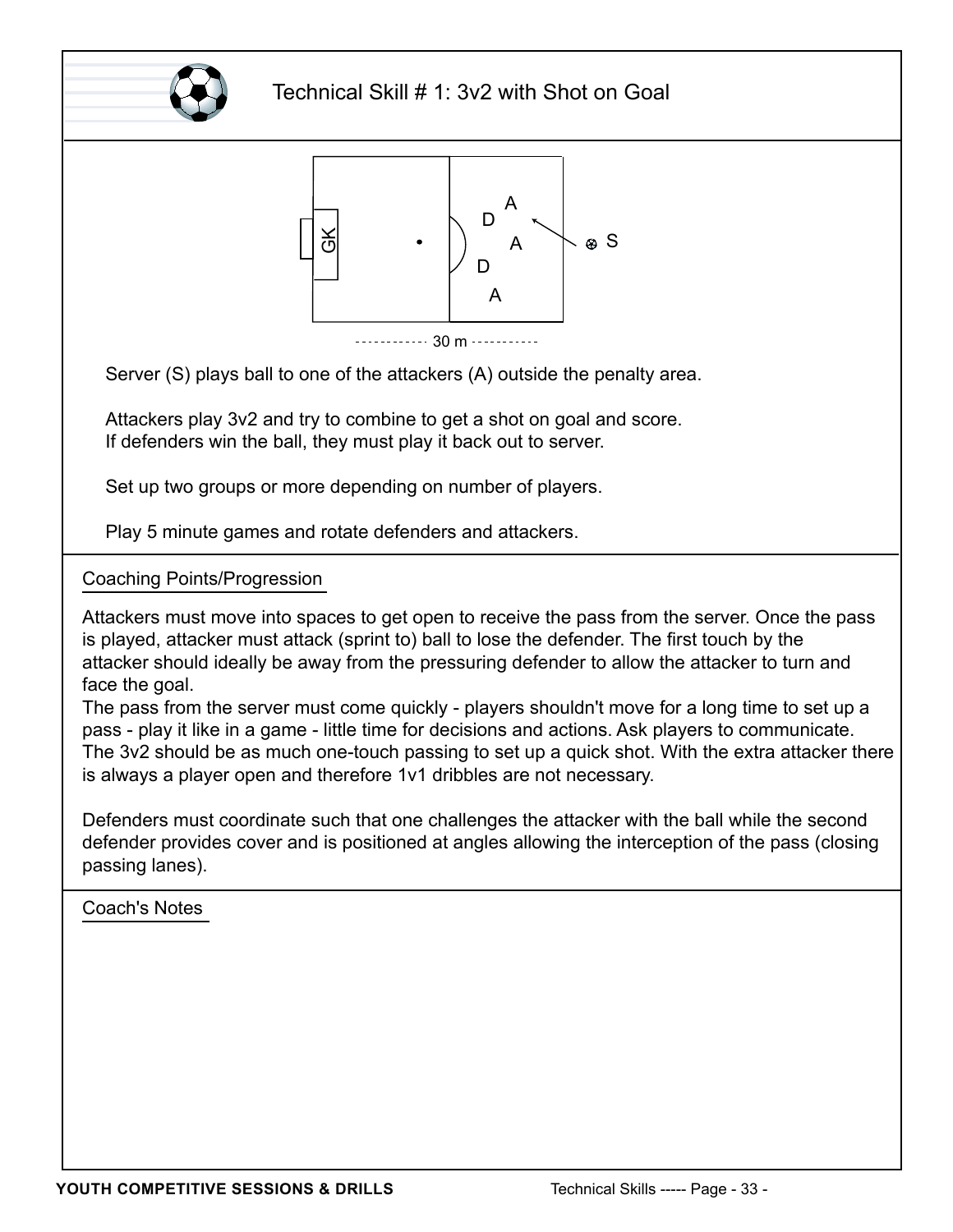

#### Fitness Drill # 1: Pass and Sprint



- 1. X's pass the ball back and forth to each other.
- 2. At randon, one X passes ball slightly forward.
- 3. The pass is the command for the two O's

Coaching Points/Progression

Distance between X's should be approximately 5 m.

O's must be in ready position, ideally slightly bouncing on the balls of their toes.

The pass forward is about 7-8 m ahead and central between the X's, giving each O an equal chance of winning the ball. As soon as one O gets control of the ball, the other O defends. Game stops after a shot on goal or 15 seconds if O's are deadlocked.

To challenge O's after a while, the pass from X can be towards the side favouring one O and forcing the second O to sprint goalside of the ball to defend.

Set up several drills and rotate X's and O's every two minutes.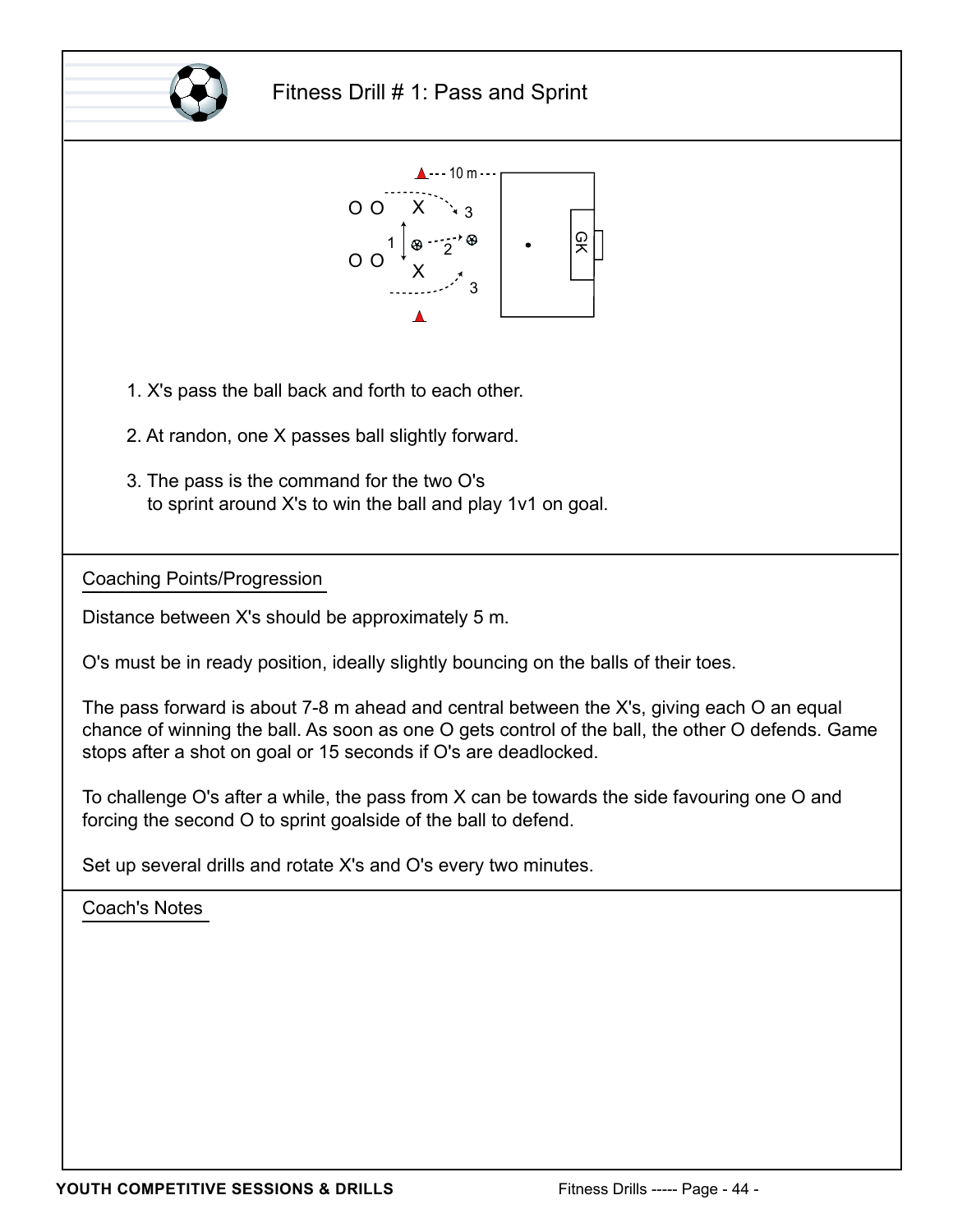

#### Tactical Drill # 1: 3v3 with Target Player



3 X v 3 O each team with target player To and Tx.

To and Tx stay in attacking half.

Coaching Points/Progression

Target players must be differentiated from the rest of the team. The target player's role is to receive the ball from players in the defending half (break out pass) and to pass it back to a team mate. the target player is not allowed to score.

The defending team gets possession by winning the ball or after an attempt on net. After an attempt on goal the goalkeeper plays it out - the keeper may play it directly to the target player in the attacking half to speed up the transition.

The team that was attacking must get back to defending at top speed after loss of possession.

To add a challenge to the drill, allow teams to change target player "on the fly". A good strategy would be to leave the attacker that was closest to the opposing goal back as the new target.